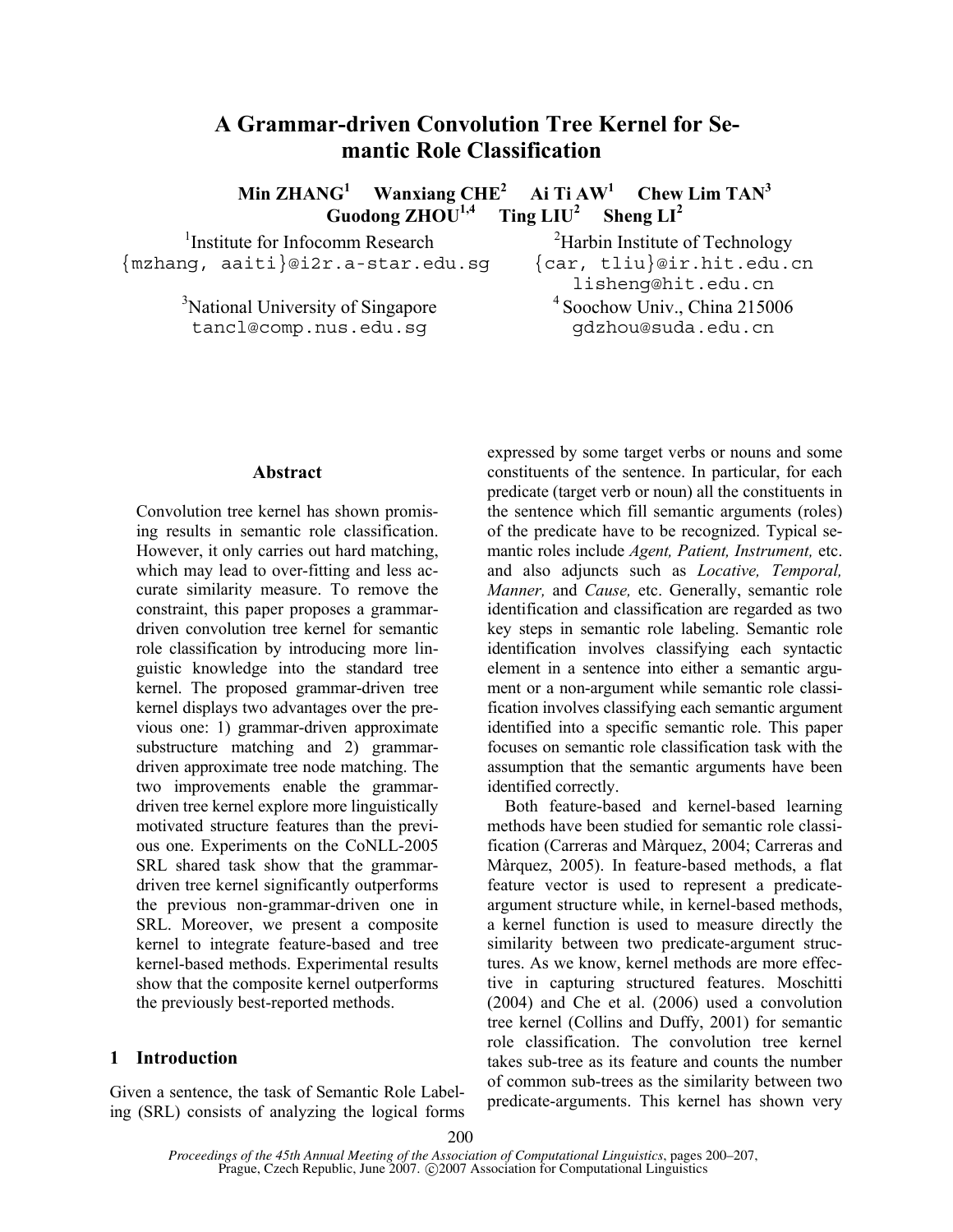promising results in SRL. However, as a general learning algorithm, the tree kernel only carries out hard matching between any two sub-trees without considering any linguistic knowledge in kernel design. This makes the kernel fail to handle similar phrase structures (e.g., "buy a car" *vs*. "buy a *red* car") and near-synonymic grammar tags (e.g., the POS variations between "*high*/JJ degree/NN"<sup>1</sup> and "*higher*/JJR degree/NN")<sup>2</sup>. To some degree, it may lead to over-fitting and compromise performance.

This paper reports our preliminary study in addressing the above issue by introducing more linguistic knowledge into the convolution tree kernel. To our knowledge, this is the first attempt in this research direction. In detail, we propose a grammar-driven convolution tree kernel for semantic role classification that can carry out more linguistically motivated substructure matching. Experimental results show that the proposed method significantly outperforms the standard convolution tree kernel on the data set of the CoNLL-2005 SRL shared task.

The remainder of the paper is organized as follows: Section 2 reviews the previous work and Section 3 discusses our grammar-driven convolution tree kernel. Section 4 shows the experimental results. We conclude our work in Section 5.

## **2 Previous Work**

 $\overline{\phantom{a}}$ 

**Feature-based Methods for SRL:** most features used in prior SRL research are generally extended from Gildea and Jurafsky (2002), who used a linear interpolation method and extracted basic flat features from a parse tree to identify and classify the constituents in the FrameNet (Baker et al., 1998). Here, the basic features include Phrase Type, Parse Tree Path, and Position. Most of the following work focused on feature engineering (Xue and Palmer, 2004; Jiang et al., 2005) and machine learning models (Nielsen and Pradhan, 2004; Pradhan et al., 2005a). Some other work paid much attention to the robust SRL (Pradhan et al., 2005b) and post inference (Punyakanok et al., 2004). These featurebased methods are considered as the state of the art methods for SRL. However, as we know, the standard flat features are less effective in modeling the syntactic structured information. For example, in SRL, the Parse Tree Path feature is sensitive to small changes of the syntactic structures. Thus, a predicate argument pair will have two different Path features even if their paths differ only for one node. This may result in data sparseness and model generalization problems.

**Kernel-based Methods for SRL:** as an alternative, kernel methods are more effective in modeling structured objects. This is because a kernel can measure the similarity between two structured objects using the original representation of the objects instead of explicitly enumerating their features. Many kernels have been proposed and applied to the NLP study. In particular, Haussler (1999) proposed the well-known convolution kernels for a discrete structure. In the context of it, more and more kernels for restricted syntaxes or specific domains (Collins and Duffy, 2001; Lodhi et al., 2002; Zelenko et al., 2003; Zhang et al., 2006) are proposed and explored in the NLP domain.

Of special interest here, Moschitti (2004) proposed Predicate Argument Feature (PAF) kernel for SRL under the framework of convolution tree kernel. He selected portions of syntactic parse trees as predicateargument feature spaces, which include salient substructures of predicate-arguments, to define convolution kernels for the task of semantic role classification. Under the same framework, Che et al. (2006) proposed a hybrid convolution tree kernel, which consists of two individual convolution kernels: a Path kernel and a Constituent Structure kernel. Che et al. (2006) showed that their method outperformed PAF on the CoNLL-2005 SRL dataset.

The above two kernels are special instances of convolution tree kernel for SRL. As discussed in Section 1, convolution tree kernel only carries out hard matching, so it fails to handle similar phrase structures and near-synonymic grammar tags. This paper presents a grammar-driven convolution tree kernel to solve the two problems

## **3 Grammar-driven Convolution Tree Kernel**

## **3.1 Convolution Tree Kernel**

In convolution tree kernel (Collins and Duffy, 2001), a parse tree *T* is represented by a vector of integer counts of each sub-tree type (regardless of its ancestors):  $\phi(T) = (..., \# subtree_i(T), ...)$ , where

<sup>1</sup> Please refer to http://www.cis.upenn.edu/~treebank/ for the detailed definitions of the grammar tags used in the paper.

<sup>2</sup> Some rewrite rules in English grammar are generalizations of others: for example, "NP $\rightarrow$  DET JJ NN" is a specialized version of "NP $\rightarrow$  DET NN". The same applies to POS. The standard convolution tree kernel is unable to capture the two cases.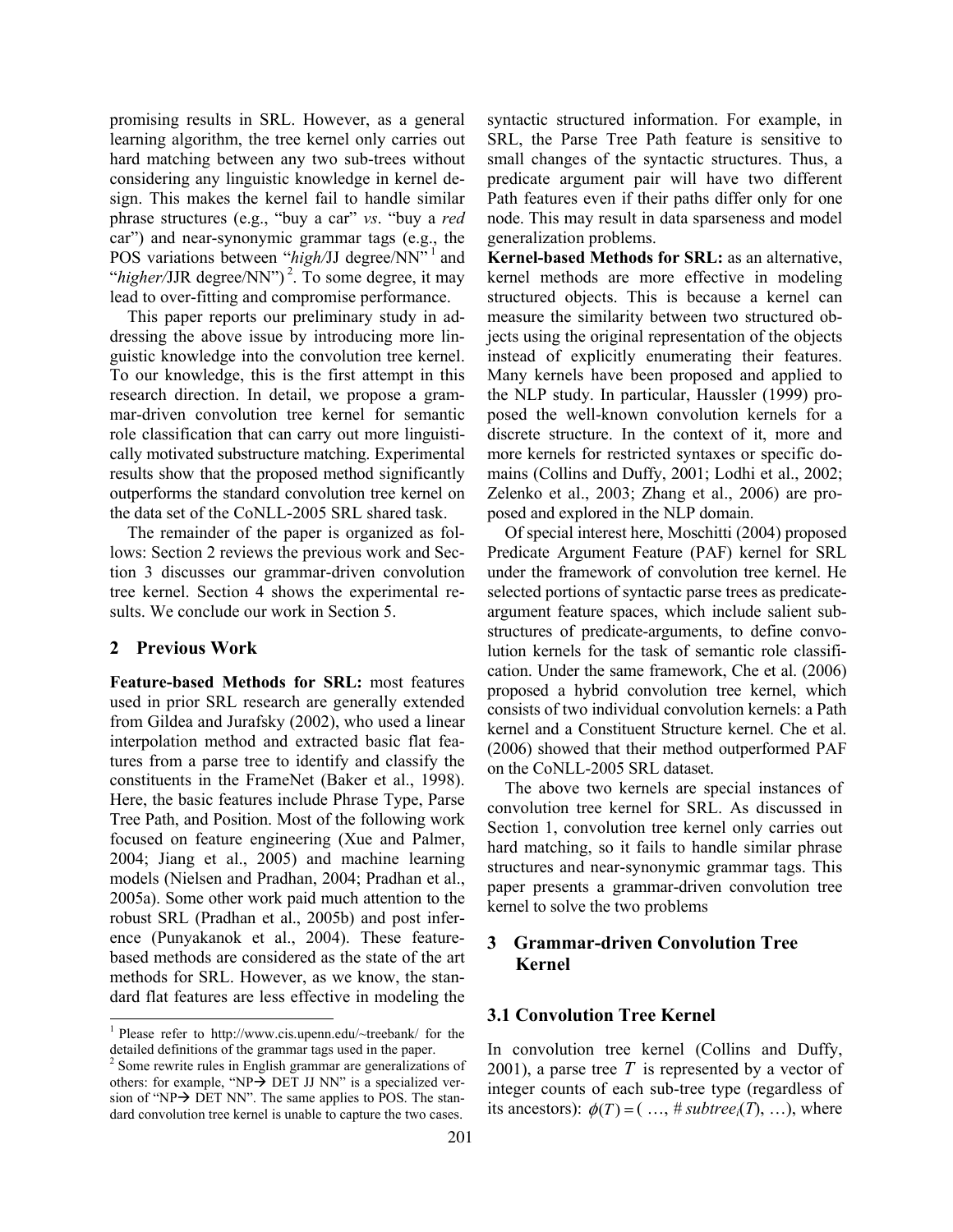# subtree<sub>i</sub>(T) is the occurrence number of the  $i^{\text{th}}$ sub-tree type (*subtreei*) in *T*. Since the number of different sub-trees is exponential with the parse tree size, it is computationally infeasible to directly use the feature vector  $\phi(T)$ . To solve this computational issue, Collins and Duffy (2001) proposed the following parse tree kernel to calculate the dot product between the above high dimensional vectors implicitly.

$$
K(T_1, T_2) = <\phi(T_1), \phi(T_2) >= \sum_i ((\sum_{n_1 \in N_1} I_{subtree_i}(n_1)) \cdot (\sum_{n_2 \in N_2} I_{subtree_i}(n_2)))= \sum_{n_1 \in N_1} \sum_{n_2 \in N_2} \Delta(n_1, n_2)
$$

where  $N_1$  and  $N_2$  are the sets of nodes in trees  $T_1$  and  $T_2$ , respectively, and  $I_{subtree_i}(n)$  is a function that is 1 iff the *subtreei* occurs with root at node *n* and zero otherwise, and  $\Delta(n_1, n_2)$  is the number of the common *subtrees* rooted at  $n_1$  and  $n_2$ , i.e.,

$$
\Delta(n_1, n_2) = \sum_i I_{subtree_i}(n_1) \cdot I_{subtree_i}(n_2)
$$

 $\Delta(n_1, n_2)$  can be further computed efficiently by the following recursive rules:

**Rule 1:** if the productions (CFG rules) at  $n_1$  and

 $n_2$  are different,  $\Delta(n_1, n_2) = 0$ ;

**Rule 2:** else if both  $n_1$  and  $n_2$  are pre-terminals

(POS tags),  $\Delta(n_1, n_2) = 1 \times \lambda$ ;

**Rule 3:** else,

$$
\Delta(n_1, n_2) = \lambda \prod_{j=1}^{n c(n_1)} (1 + \Delta(ch(n_1, j), ch(n_2, j))),
$$

where  $nc(n_1)$  is the child number of  $n_1$ ,  $ch(n,j)$  is the *j*<sup>th</sup> child of node *n* and  $\lambda$  (0<  $\lambda$  <1) is the decay factor in order to make the kernel value less variable with respect to the *subtree* sizes. In addition, the recursive **Rule 3** holds because given two nodes with the same children, one can construct common sub-trees using these children and common sub-trees of further offspring. The time complexity for computing this kernel is  $O(|N_1| \cdot |N_2|)$ .

## **3.2 Grammar-driven Convolution Tree Kernel**

This Subsection introduces the two improvements and defines our grammar-driven tree kernel.

**Improvement 1: Grammar-driven approximate matching between substructures.** The conventional tree kernel requires exact matching between two contiguous phrase structures. This constraint may be too strict. For example, the two phrase structures "NP $\rightarrow$ DT JJ NN" (NP $\rightarrow$ *a red car*) and "NP $\rightarrow$ DT NN" (NP->*a car*) are not identical, thus they contribute nothing to the conventional kernel although they should share the same semantic role given a predicate. In this paper, we propose a grammar-driven approximate matching mechanism to capture the similarity between such kinds of quasi-structures for SRL.

First, we construct reduced rule set by defining optional nodes, for example, "NP->DT [JJ] NP" or "VP-> VB [ADVP] PP", where [\*] denotes optional nodes. For convenience, we call "NP-> DT JJ NP" the original rule and "NP->DT [JJ] NP" the reduced rule. Here, we define two grammar-driven criteria to select optional nodes:

1) The reduced rules must be grammatical. It means that the reduced rule should be a valid rule in the original rule set. For example, "NP->DT [JJ] NP" is valid only when "NP->DT NP" is a valid rule in the original rule set while "NP->DT [JJ NP]" may not be valid since "NP->DT" is not a valid rule in the original rule set.

2) A valid reduced rule must keep the head child of its corresponding original rule and has at least two children. This can make the reduced rules retain the underlying semantic meaning of their corresponding original rules.

Given the reduced rule set, we can then formulate the approximate substructure matching mechanism as follows:

$$
M(r_1, r_2) = \sum_{i,j} (I_T(T_{r1}^i, T_{r2}^j) \times \lambda_1^{a_1 + b_j})
$$
 (1)

where  $r_i$  is a production rule, representing a sub-tree of depth one<sup>3</sup>, and  $T_{r_1}^i$  is the *i*<sup>th</sup> variation of the subtree  $r_1$  by removing one ore more optional nodes<sup>4</sup>, and likewise for  $r_2$  and  $T_{r2}^j$ .  $I_T(\bullet, \bullet)$  is a function that is 1 iff the two sub-trees are identical and zero otherwise.  $\lambda_1 (0 \le \lambda_1 \le 1)$  is a small penalty to penal-

 $\overline{\phantom{a}}$ 

 $3$  Eq.(1) is defined over sub-structure of depth one. The approximate matching between structures of depth more than one can be achieved easily through the matching of sub-structures of depth one in the recursively-defined convolution kernel. We will discuss this issue when defining our kernel.

<sup>4</sup> To make sure that the new kernel is a proper kernel, we have to consider all the possible variations of the original sub-trees. Training program converges only when using a proper kernel.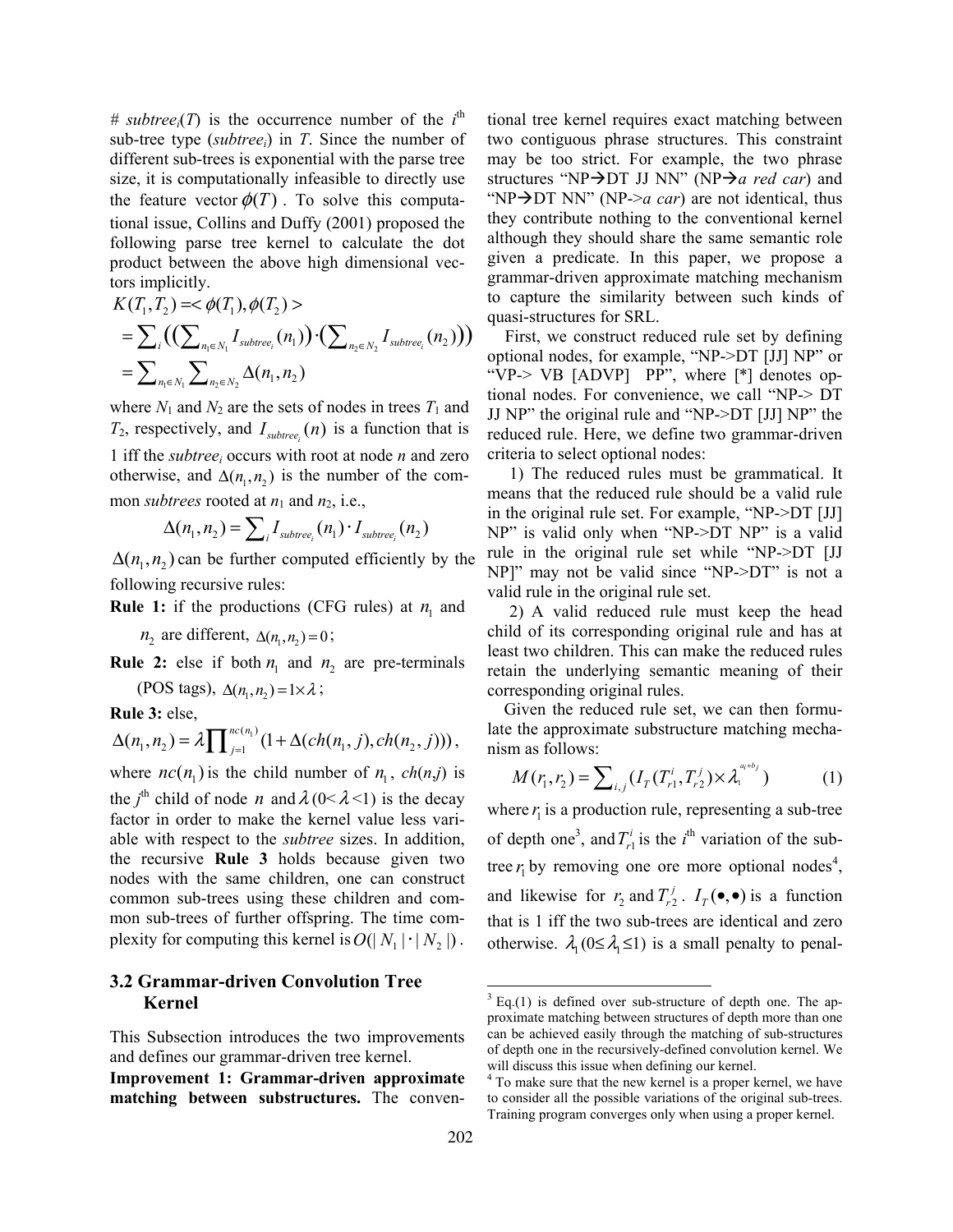ize optional nodes and the two parameters  $a_i$  and *, stand for the numbers of occurrence of removed* optional nodes in subtrees  $T_{r1}^i$  and  $T_{r2}^j$ , respectively.  $M(r_1, r_2)$  returns the similarity (ie., the kernel value) between the two sub-trees  $r_1$  and  $r_2$  by summing up the similarities between all possible variations of the sub-trees  $r_1$  and  $r_2$ .

Under the new approximate matching mechanism, two structures are matchable (but with a small penalty  $\lambda$ <sub>1</sub>) if the two structures are identical after removing one or more optional nodes. In this case, the above example phrase structures "NP->*a red car*" and "NP->*a car*" are matchable with a penalty  $\lambda_1$  in our new kernel. It means that one cooccurrence of the two structures contributes  $\lambda_1$  to our proposed kernel while it contributes zero to the traditional one. Therefore, by this improvement, our method would be able to explore more linguistically appropriate features than the previous one (which is formulated as  $I_T(r_1, r_2)$ ).

**Improvement 2: Grammar-driven tree nodes approximate matching.** The conventional tree kernel needs an exact matching between two (terminal/non-terminal) nodes. But, some similar POSs may represent similar roles, such as NN (*dog*) and NNS (*dogs*). In order to capture this phenomenon, we allow approximate matching between node features. The following illustrates some equivalent node feature sets:

- JJ, JJR, JJS
- VB, VBD, VBG, VBN, VBP, VBZ
- $\bullet$   $\ldots$ .

where POSs in the same line can match each other with a small penalty  $0 \leq \lambda_2 \leq 1$ . We call this case node feature *mutation*. This improvement further generalizes the conventional tree kernel to get better coverage. The approximate node matching can be formulated as:

$$
M(f_1, f_2) = \sum_{i,j} (I_f(f_1^{i}, f_2^{j}) \times \lambda_2^{a_i+b_j})
$$
 (2)

where  $f_1$  is a node feature,  $f_1^i$  is the *i*<sup>th</sup> mutation of  $f_1$  and  $a_i$  is 0 iff  $f_1^i$  and  $f_1$  are identical and 1 otherwise, and likewise for  $f_2$ .  $I_f(\bullet, \bullet)$  is a function that is 1 iff the two features are identical and zero otherwise. Eq. (2) sums over all combinations of

feature mutations as the node feature similarity. The same as Eq. (1), the reason for taking all the possibilities into account in Eq. (2) is to make sure that the new kernel is a proper kernel.

The above two improvements are grammardriven, i.e., the two improvements retain the underlying linguistic grammar constraints and keep semantic meanings of original rules.

**The Grammar-driven Kernel Definition:** Given the two improvements discussed above, we can define the new kernel by beginning with the feature vector representation of a parse tree *T* as follows:

$$
\phi'(T)=(\# subtree_1(T),\ldots,\# subtree_n(T))
$$

where  $\# subtree_i(T)$  is the occurrence number of the  $i<sup>th</sup>$  sub-tree type (*subtree<sub>i</sub>*) in *T*. Please note that, different from the previous tree kernel, here we loosen the condition for the occurrence of a subtree by allowing both original and reduced rules (**Improvement 1**) and node feature mutations (**Improvement 2**). In other words, we modify the criteria by which a subtree is said to occur. For example, one occurrence of the rule "NP->DT JJ NP" shall contribute 1 times to the feature "NP->DT JJ NP" and  $\lambda$ <sub>1</sub> times to the feature "NP->DT NP" in the new kernel while it only contributes 1 times to the feature "NP->DT JJ NP" in the previous one. Now we can define the new grammar-driven kernel  $K_G(T_1, T_2)$  as follows:

$$
K_G(T_1, T_2) = \phi'(T_1), \phi'(T_2) >
$$
  
= 
$$
\sum_i ((\sum_{n_1 \in N_1} I'_{subtree_i}(n_1)) \cdot (\sum_{n_2 \in N_2} I'_{subtree_i}(n_2))) (3)
$$
  
= 
$$
\sum_{n_1 \in N_1} \sum_{n_2 \in N_2} \Delta'(n_1, n_2)
$$

where  $N_1$  and  $N_2$  are the sets of nodes in trees  $T_1$  and  $T_2$ , respectively.  $I'_{subtree_i}(n)$  is a function that is  $\lambda_1^a \cdot \lambda_2^b$  iff the *subtree<sub>i</sub>* occurs with root at node *n* and zero otherwise, where *a* and *b* are the numbers of removed optional nodes and mutated node features, respectively.  $\Delta'(n_1, n_2)$  is the number of the common *subtrees* rooted at  $n_1$  and  $n_2$ , i.e.,

$$
\Delta'(n_1, n_2) = \sum_i I'_{subtree_i}(n_1) \cdot I'_{subtree_i}(n_2)
$$
 (4)

Please note that the value of  $\Delta'(n_1, n_2)$  is no longer an integer as that in the conventional one since optional nodes and node feature mutations are considered in the new kernel.  $\Delta'(n_1, n_2)$  can be further computed by the following recursive rules: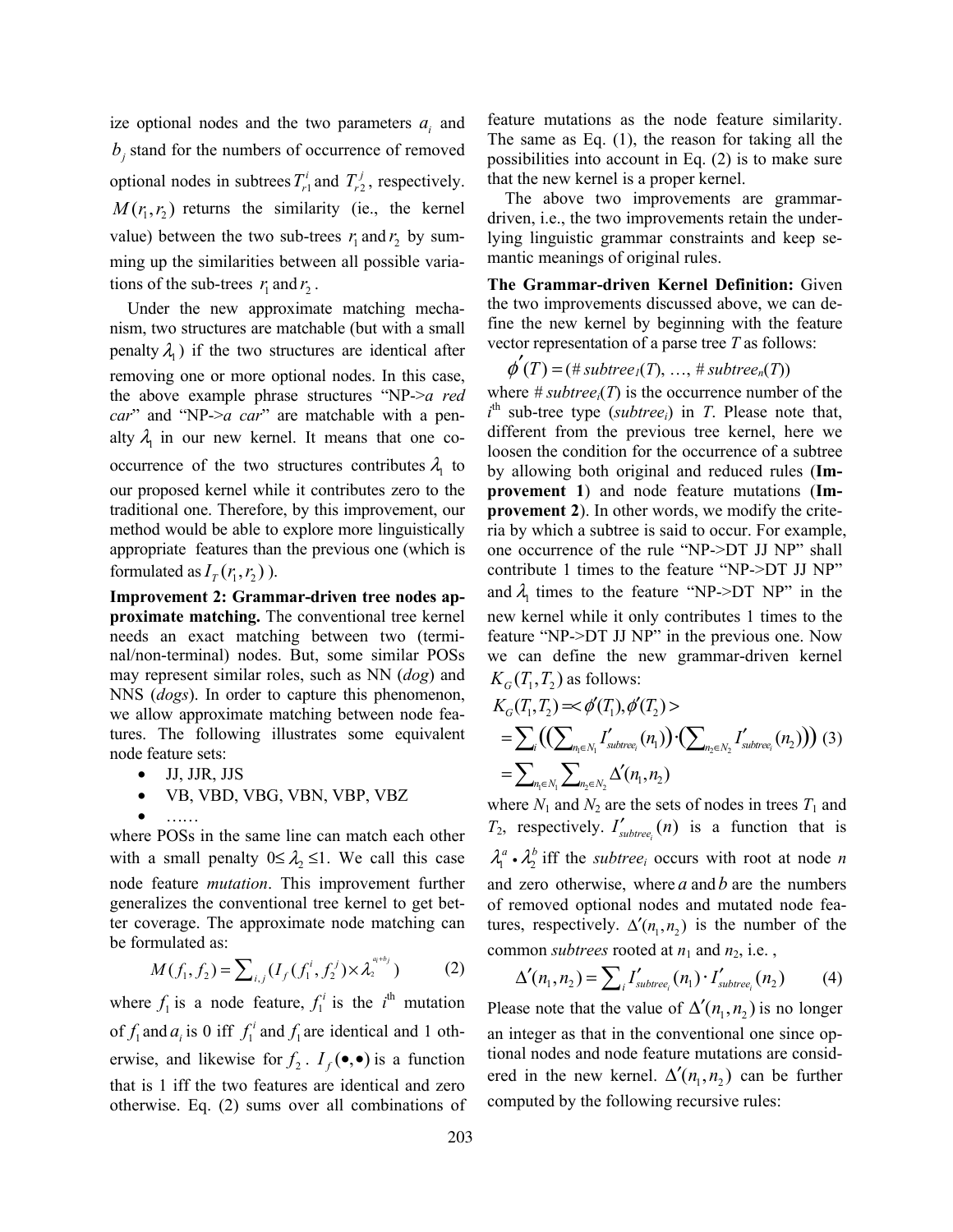**Rule A:** if  $n_1$  and  $n_2$  are pre-terminals, then:

**============================================================================** 

$$
\Delta'(n_1, n_2) = \lambda \times M(f_1, f_2) \tag{5}
$$

where  $f_1$  and  $f_2$  are features of nodes  $n_1$  and  $n_2$  respectively, and  $M(f_1, f_2)$  is defined at Eq. (2).

**Rule B:** else if both  $n_1$  and  $n_2$  are the same nonterminals, then generate all variations of the subtrees of *depth one* rooted by  $n_1$  and  $n_2$  (denoted by  $T_{n_1}$ ) and  $T_{n2}$  respectively) by removing different optional nodes, then:

$$
\Delta'(n_1, n_2) = \lambda \times \sum_{i,j} (I_T(T_{n1}^i, T_{n2}^j) \times \lambda_1^{a_1+b_j})
$$
  
 
$$
\times \prod_{k=1}^{nc(n_1,i)} (1 + \Delta'(ch(n_1, i, k), ch(n_2, j, k)))
$$
 (6)

where

•  $T_{n1}^i$  and  $T_{n2}^j$  stand for the *i*<sup>th</sup> and *j*<sup>th</sup> variations in sub-tree set  $T_{n1}$  and  $T_{n2}$ , respectively.

•  $I_{\tau}(\bullet,\bullet)$  is a function that is 1 iff the two subtrees are identical and zero otherwise.

•  $a_i$  and  $b_j$  stand for the number of removed optional nodes in subtrees  $T_{n1}^i$  and  $T_{n2}^j$ , respectively.

• *nc*( $n_1$ , *i*) returns the child number of  $n_1$  in its *i*<sup>th</sup> subtree variation  $T_{n_1}^i$ .

• *ch*( $n_1$ , *i*, *k*) is the *k*<sup>th</sup> child of node  $n_1$  in its *i*<sup>th</sup> variation subtree  $T_{n_1}^i$ , and likewise for  $ch(n_2, j, k)$ .

• Finally, the same as the previous tree kernel,  $\lambda$  (0< $\lambda$ <1) is the decay factor (see the discussion in Subsection 3.1).

**============================================================================** 

**Rule C:** else  $\Delta'$  ( $n_1, n_2$ ) = 0

**Rule A** accounts for **Improvement** 2 while **Rule B** accounts for **Improvement** 1. In **Rule B**, Eq. (6) is able to carry out multi-layer sub-tree approximate matching due to the introduction of the recursive part while Eq. (1) is only effective for subtrees of depth one. Moreover, we note that Eq. (4) is a convolution kernel according to the definition and the proof given in Haussler (1999), and Eqs (5) and (6) reformulate Eq. (4) so that it can be computed efficiently, in this way, our kernel defined by Eq (3) is also a valid convolution kernel. Finally, let us study the computational issue of the new convolution tree kernel. Clearly, computing Eq. (6) requires exponential time in its worst case. However, in practice, it may only need  $O(|N_1| \cdot | N_2|)$ . This is because there are only 9.9% rules (647 out of the total 6,534 rules in the parse trees) have optional nodes and most of them have only one optional node. In fact, the actual running time is even much less and is close to linear in the size of the trees since  $\Delta'$  ( $n_1, n_2$ ) = 0 holds for many node pairs (Collins and Duffy, 2001). In theory, we can also design an efficient algorithm to compute Eq. (6) using a dynamic programming algorithm (Moschitti, 2006). We just leave it for our future work.

#### **3.3 Comparison with previous work**

In above discussion, we show that the conventional convolution tree kernel is a special case of the grammar-driven tree kernel. From kernel function viewpoint, our kernel can carry out not only exact matching (as previous one described by **Rules 2**  and **3** in Subsection 3.1) but also approximate matching (Eqs. (5) and (6) in Subsection 3.2). From feature exploration viewpoint, although they explore the same sub-structure feature space (defined recursively by the phrase parse rules), their feature values are different since our kernel captures the structure features in a more linguistically appropriate way by considering more linguistic knowledge in our kernel design.

Moschitti (2006) proposes a partial tree (PT) kernel which can carry out partial matching between sub-trees. The PT kernel generates a much larger feature space than both the conventional and the grammar-driven kernels. In this point, one can say that the grammar-driven tree kernel is a specialization of the PT kernel. However, the important difference between them is that the PT kernel is not grammar-driven, thus many nonlinguistically motivated structures are matched in the PT kernel. This may potentially compromise the performance since some of the over-generated features may possibly be noisy due to the lack of linguistic interpretation and constraint.

Kashima and Koyanagi (2003) proposed a convolution kernel over labeled order trees by generalizing the standard convolution tree kernel. The labeled order tree kernel is much more flexible than the PT kernel and can explore much larger sub-tree features than the PT kernel. However, the same as the PT kernel, the labeled order tree kernel is not grammar-driven. Thus, it may face the same issues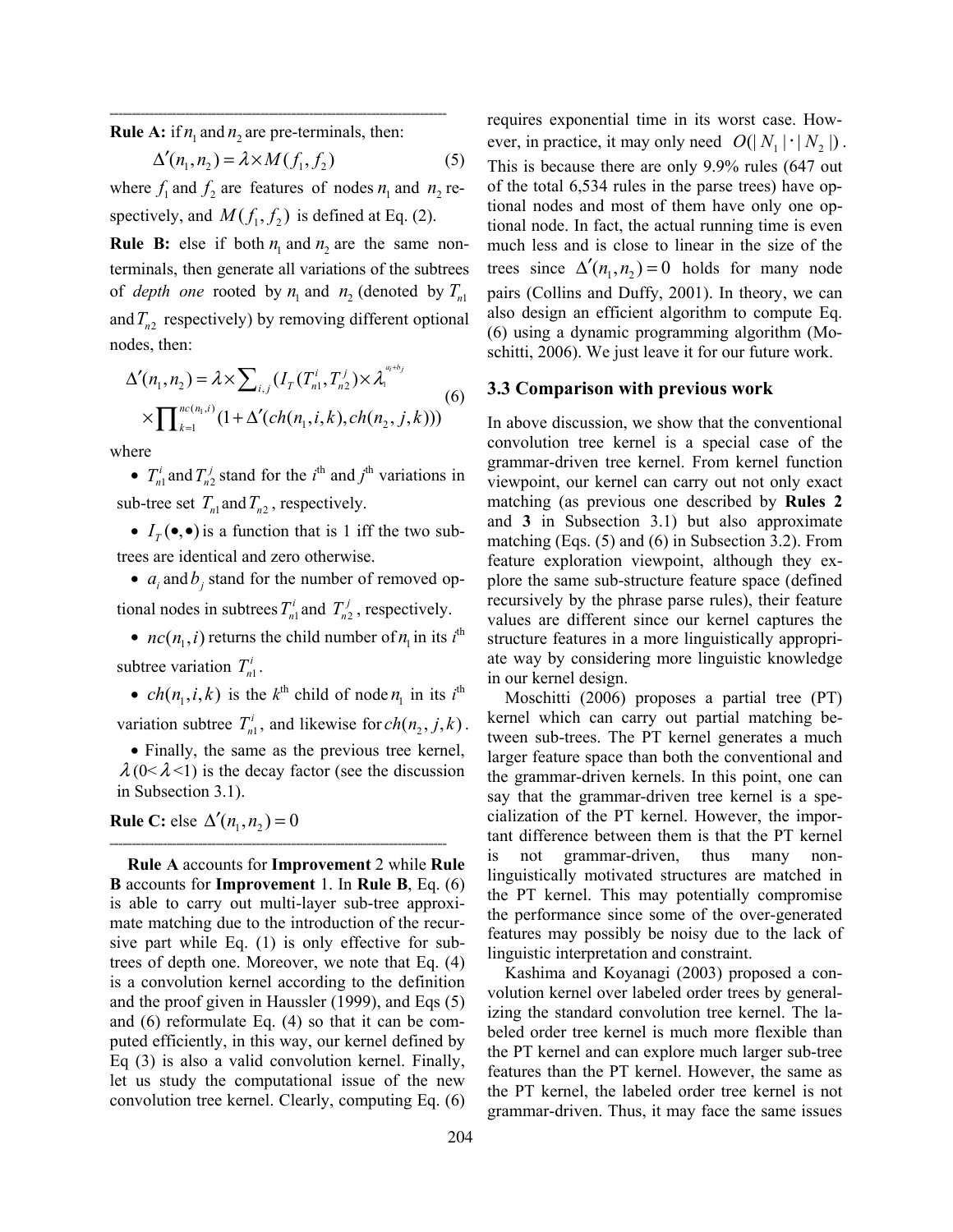(such as over-generated features) as the PT kernel when used in NLP applications.

 Shen el al. (2003) proposed a lexicalized tree kernel to utilize LTAG-based features in parse reranking. Their methods need to obtain a LTAG derivation tree for each parse tree before kernel calculation. In contrast, we use the notion of optional arguments to define our grammar-driven tree kernel and use the empirical set of CFG rules to determine which arguments are optional.

## **4 Experiments**

#### **4.1 Experimental Setting**

**Data:** We use the CoNLL-2005 SRL shared task data (Carreras and Màrquez, 2005) as our experimental corpus. The data consists of sections of the Wall Street Journal part of the Penn TreeBank (Marcus et al., 1993), with information on predicate-argument structures extracted from the Prop-Bank corpus (Palmer et al., 2005). As defined by the shared task, we use sections 02-21 for training, section 24 for development and section 23 for test. There are 35 roles in the data including 7 Core (A0–A5, AA), 14 Adjunct (AM-) and 14 Reference (R-) arguments. Table 1 lists counts of sentences and arguments in the three data sets.

|           |         | <b>Training Development</b> | <b>Test</b> |
|-----------|---------|-----------------------------|-------------|
| Sentences | 39,832  | 1,346                       | 2,416       |
| Arguments | 239,858 | 8,346                       | 14,077      |

Table 1: Counts on the data set

We assume that the semantic role identification has been done correctly. In this way, we can focus on the classification task and evaluate it more accurately. We evaluate the performance with Accuracy. SVM (Vapnik, 1998) is selected as our classifier and the *one vs. others* strategy is adopted and the one with the largest margin is selected as the final answer. In our implementation, we use the binary SVMLight (Joachims, 1998) and modify the Tree Kernel Tools (Moschitti, 2004) to a grammardriven one.

**Kernel Setup:** We use the Constituent, Predicate, and Predicate-Constituent related features, which are reported to get the best-reported performance (Pradhan et al., 2005a), as the baseline features. We use Che et al. (2006)'s hybrid convolution tree kernel (the best-reported method for kernel-based SRL) as our baseline kernel. It is defined as  $K_{hybrid} = \theta K_{path} + (1 - \theta) K_{cs}$  (0 ≤  $\theta$  ≤ 1) (for the detailed definitions of  $K_{path}$  and  $K_{cs}$ , please refer to Che et al. (2006)). Here, we use our grammardriven tree kernel to compute  $K_{path}$  and  $K_{cs}$ , and we call it grammar-driven hybrid tree kernel while Che et al. (2006)'s is non-grammar-driven hybrid convolution tree kernel.

We use a greedy strategy to fine-tune parameters. Evaluation on the development set shows that our kernel yields the best performance when  $\lambda$  (decay factor of tree kernel),  $\lambda$ <sub>1</sub> and  $\lambda$ <sub>2</sub> (two penalty factors for the grammar-driven kernel),  $\theta$  (hybrid kernel parameter) and *c* (a SVM training parameter to balance training error and margin) are set to 0.4, 0.6, 0.3, 0.6 and 2.4, respectively. For other parameters, we use default setting. In the CoNLL 2005 benchmark data, we get 647 rules with optional nodes out of the total 6,534 grammar rules and define three equivalent node feature sets as below:

- JJ, JJR, JJS
- RB, RBR, RBS
- NN, NNS, NNP, NNPS, NAC, NX

Here, the verb feature set "VB, VBD, VBG, VBN, VBP, VBZ" is removed since the voice information is very indicative to the arguments of ARG0 (Agent, operator) and ARG1 (Thing operated).

| <b>Methods</b>                                             | Accuracy $(\% )$ |
|------------------------------------------------------------|------------------|
| Baseline: Non-grammar-driven                               | 85.21            |
| +Approximate Node Matching                                 | 86.27            |
| +Approximate Substructure<br>Matching                      | 87.12            |
| Ours: Grammar-driven Substruc-<br>ture and Node Matching   | 87.96            |
| Feature-based method with poly-<br>nomial kernel $(d = 2)$ | 89.92            |

Table 2: Performance comparison

#### **4.2 Experimental Results**

Table 2 compares the performances of different methods on the test set. First, we can see that the new grammar-driven hybrid convolution tree kernel significantly outperforms ( $\chi^2$  test with p=0.05) the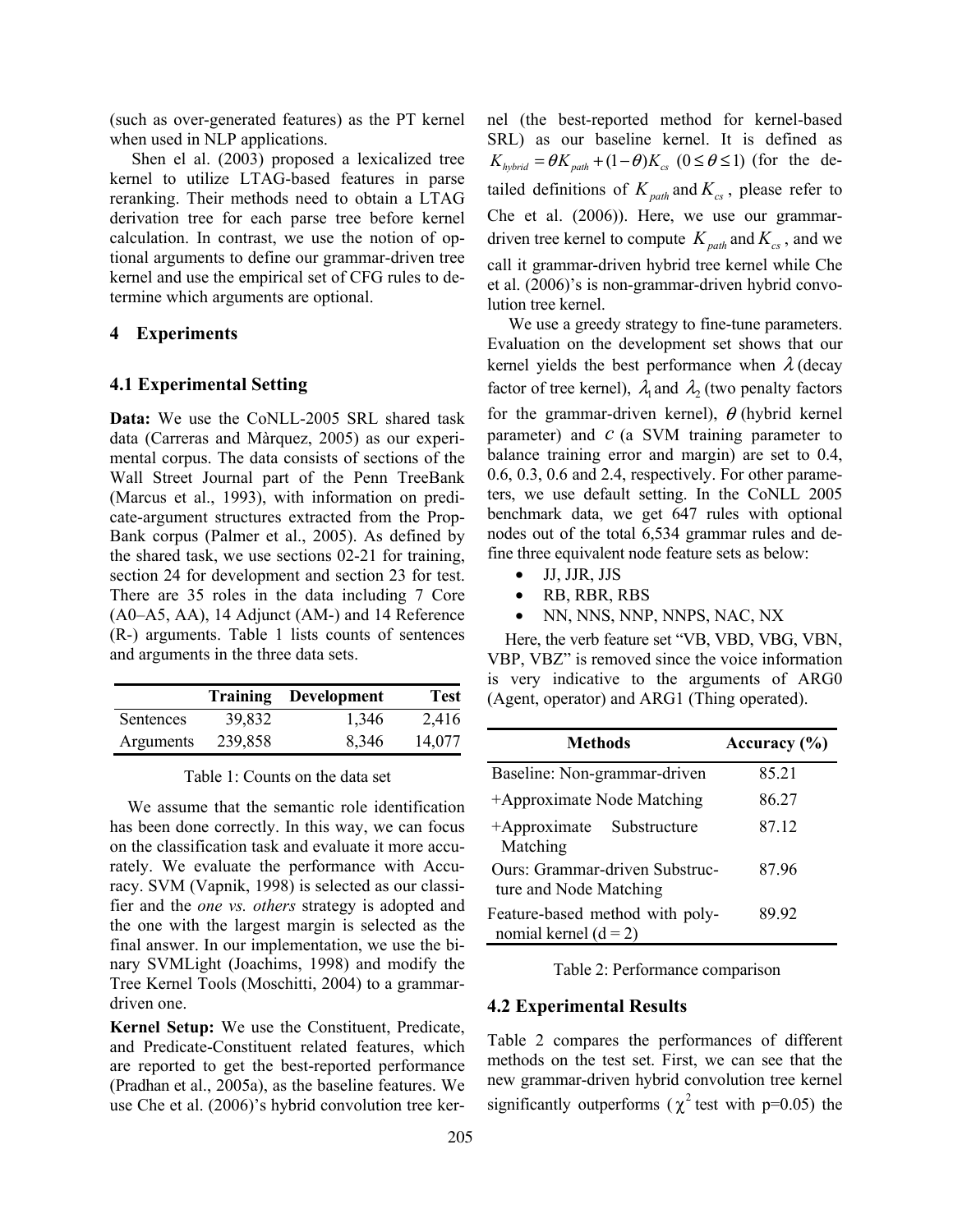non-grammar one with an absolute improvement of 2.75 (87.96-85.21) percentage, representing a relative error rate reduction of 18.6% (2.75/(100-85.21)) . It suggests that 1) the linguistically motivated structure features are very useful for semantic role classification and 2) the grammar-driven kernel is much more effective in capturing such kinds of features due to the consideration of linguistic knowledge. Moreover, Table 2 shows that 1) both the grammar-driven approximate node matching and the grammar-driven approximate substructure matching are very useful in modeling syntactic tree structures for SRL since they contribute relative error rate reduction of 7.2% ((86.27-85.21)/(100-85.21)) and 12.9% ((87.12-85.21)/(100-85.21)), respectively; 2) the grammar-driven approximate substructure matching is more effective than the grammar-driven approximate node matching. However, we find that the performance of the grammar-driven kernel is still a bit lower than the feature-based method. This is not surprising since tree kernel methods only focus on modeling tree structure information. In this paper, it captures the syntactic parse tree structure features only while the features used in the featurebased methods cover more knowledge sources.

In order to make full use of the syntactic structure information and the other useful diverse flat features, we present a composite kernel to combine the grammar-driven hybrid kernel and feature-based method with polynomial kernel:

$$
K_{comp} = \gamma K_{hybrid} + (1 - \gamma) K_{poly} \qquad (0 \le \gamma \le 1)
$$

Evaluation on the development set shows that the composite kernel yields the best performance when  $\gamma$  is set to 0.3. Using the same setting, the system achieves the performance of 91.02% in Accuracy in the same test set. It shows statistically significant improvement ( $\chi^2$  test with p= 0.10) over using the standard features with the polynomial kernel ( $\gamma = 0$ , Accuracy  $= 89.92\%$ ) and using the grammar-driven hybrid convolution tree kernel (γ = 1, Accuracy = 87.96%). The main reason is that the tree kernel can capture effectively more structure features while the standard flat features can cover some other useful features, such as Voice, SubCat, which are hard to be covered by the tree kernel. The experimental results suggest that these two kinds of methods are complementary to each other.

In order to further compare with other methods, we also do experiments on the dataset of English PropBank I (LDC2004T14). The training, development and test sets follow the conventional split of Sections 02-21, 00 and 23. Table 3 compares our method with other previously best-reported methods with the same setting as discussed previously. It shows that our method outperforms the previous best-reported one with a relative error rate reduction of 10.8% (0.97/(100-91)). This further verifies the effectiveness of the grammar-driven kernel method for semantic role classification.

| <b>Method</b>                         | Accuracy $(\% )$ |
|---------------------------------------|------------------|
| <b>Ours (Composite Kernel)</b>        | 91.97            |
| Moschitti (2006): PAF kernel only     | 877              |
| Jiang et al. (2005): feature based    | 90.50            |
| Pradhan et al. (2005a): feature based | 91 0             |

Table 3: Performance comparison between our method and previous work

| <b>Method</b>      |            | <b>Training Time</b> |                 |  |
|--------------------|------------|----------------------|-----------------|--|
|                    |            | 4 Sections           | 19 Sections     |  |
| Ours:              | grammar-   | $\sim$ 8.1 hours     | $\sim$ 7.9 days |  |
| driven tree kernel |            |                      |                 |  |
| Moschitti          | $(2006)$ : | $\sim$ 7.9 hours     | $\sim$ 7.1 days |  |
| non-grammar-driven |            |                      |                 |  |
| tree kernel        |            |                      |                 |  |

Table 4: Training time comparison

Table 4 reports the training times of the two kernels. We can see that 1) the two kinds of convolution tree kernels have similar computing time. Although computing the grammar-driven one requires exponential time in its worst case, however, in practice, it may only need  $O(|N_1| \cdot |N_2|)$  or linear and 2) it is very time-consuming to train a SVM classifier in a large dataset.

### **5 Conclusion and Future Work**

In this paper, we propose a novel grammar-driven convolution tree kernel for semantic role classification. More linguistic knowledge is considered in the new kernel design. The experimental results verify that the grammar-driven kernel is more effective in capturing syntactic structure features than the previous convolution tree kernel because it allows grammar-driven approximate matching of substructures and node features. We also discuss the criteria to determine the optional nodes in a